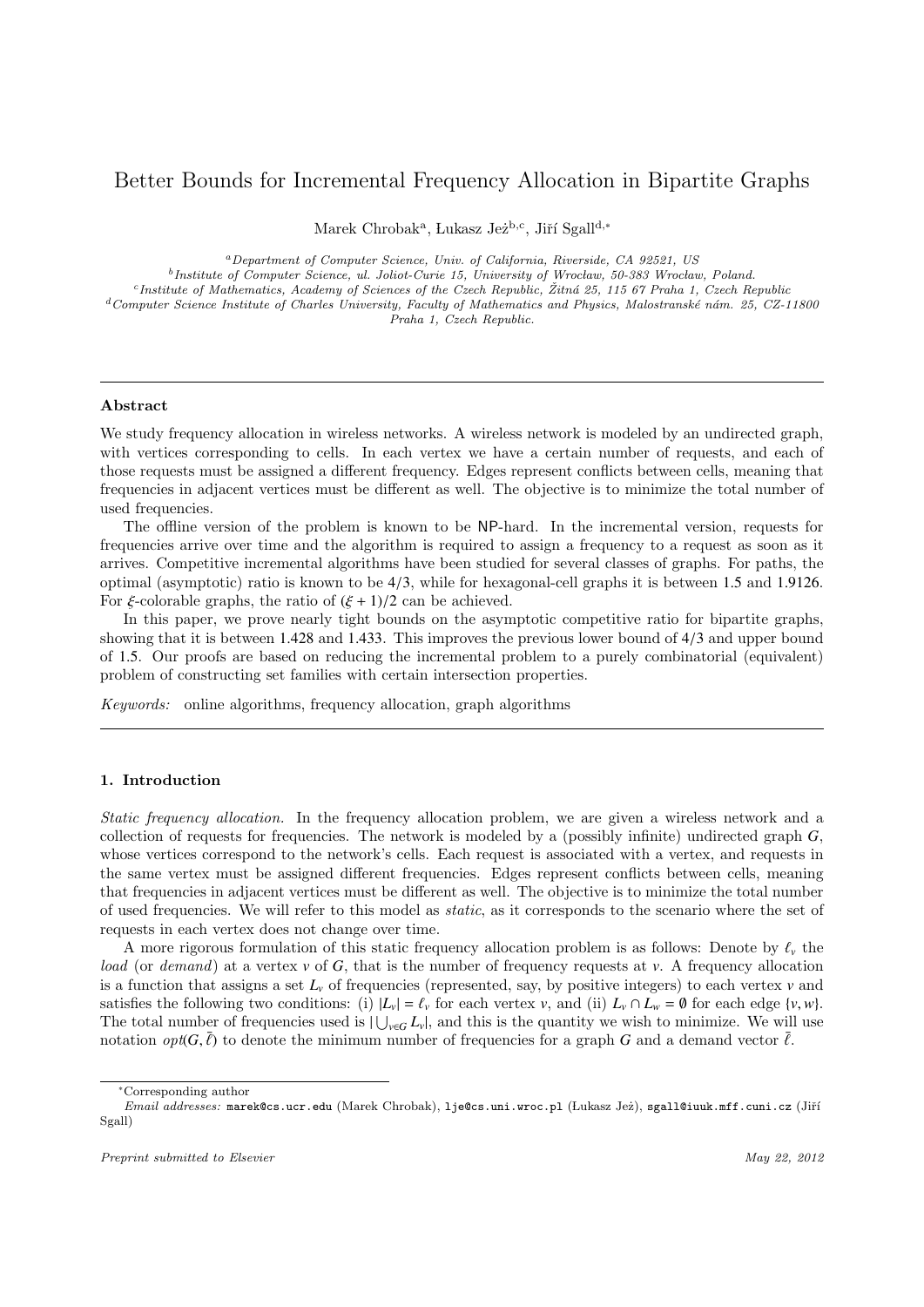If one request is issued per node, then  $opt(G, \bar{\ell})$  is equal to the chromatic number of *G*, which immediately blues that the frequency allocation problem is NP-hard. In fact, McDiarmid and Reed [1] have shown that implies that the frequency allocation problem is NP-hard. In fact, McDiarmid and Reed [1] have shown that the problem remains NP-hard for the graph representing the network whose cells are regular hexagons in the plane, which is a commonly studied abstraction of wireless networks. (See, for example, the surveys in [2, 3].) Polynomial-time  $\frac{4}{3}$ -approximation algorithms for this case appeared in [1] and [4].

Incremental frequency allocation. In the incremental version of frequency allocation, requests arrive over time and an incremental algorithm must assign frequencies to requests as soon as they arrive. An incremental algorithm  $\mathcal{A}$  is called *asymptotically R-competitive* if, for any graph G and load vector  $\tilde{\ell}$ , the total number of frequencies used by  $\mathcal{A}$  is at most  $R \cdot opt(G, \bar{\ell}) + \lambda$ , where  $\lambda$  is a constant independent of  $\bar{\ell}$ . We allow  $\lambda$ <br>to depend on the class of graphs under consideration in which case we say that  $\mathcal{A}$  is R-conn to depend on the class of graphs under consideration, in which case we say that  $\mathcal A$  is  $R$ -competitive for this class. We refer to  $R$  as the *asymptotic competitive ratio* of  $A$ . As in this paper we focus only on the asymptotic ratio, we will skip the word "asymptotic" (unless ambiguity can arise), and simply use terms "*R*-competitive" and "competitive ratio" instead. Following the terminology in the literature (see [5, 6]), we will say that the competitive ratio is *absolute* when the additive constant  $\lambda$  is equal 0.

Naturally, research in this area is concerned with designing algorithms with small competitive ratios for various classes of graphs, as well as proving lower bounds. For hexagonal-cell graphs, Chan et al. [5, 6] found an incremental algorithm with competitive ratio <sup>1</sup>.<sup>9216</sup> and proved that no ratio better than <sup>1</sup>.<sup>5</sup> is possible. A lower bound of <sup>4</sup>/<sup>3</sup> for paths was given in [7], and later Chrobak and Sgall [8] gave an incremental algorithm with the same ratio. Paths are in fact the only non-trivial graphs for which tight asymptotic ratios are known. As pointed out earlier, there is a strong connection between frequency allocation and graph coloring, so one would expect that the competitive ratio can be bounded in terms of the chromatic number. Indeed, for  $\xi$ -colorable graphs Chan *et al.* [5, 6] gave an incremental algorithm with competitive ratio of  $(\xi + 1)/2$ . (This ratio is in fact absolute.) On the other hand, the best known lower bounds on the competitive ratio, <sup>1</sup>.<sup>5</sup> in the asymptotic and <sup>2</sup> in the absolute case [5, 6], hold for hexagonal-cell graphs (for which  $\xi = 3$ ), but no stronger bounds are known for graphs of higher chromatic number.

We remark that computing the optimal offline solution for the incremental instance is equivalent to computing the optimal solution to the static instance where the request set consists of all requests in the incremental request sequence.

Our contribution. We prove nearly tight bounds on the optimal competitive ratio of incremental algorithms for bipartite graphs (that is, for  $\xi = 2$ ), showing that it is between  $10/7 \approx 1.428$  and  $(18 - \sqrt{5})/11 \approx 1.433$ .<br>This improves the lower and upper bounds for this version of frequency allocation. The best previously This improves the lower and upper bounds for this version of frequency allocation. The best previously known lower bound was <sup>4</sup>/3, which holds in fact even for paths [7, 8]. The best upper bound of <sup>1</sup>.<sup>5</sup> was shown in [5, 6] and it holds even in the absolute case.

Our proofs are based on reducing the incremental problem to a purely combinatorial (equivalent) problem of constructing set families, which we call F-systems, with certain intersection properties. A rather surprising consequence of this reduction is that the optimal competitive ratio can be achieved by an algorithm that is topology-independent; it assigns a frequency to each vertex  $\nu$  based only on the current optimum value, the number of requests to  $v$ , and the partition to which  $v$  belongs; that is, independently of the frequencies already assigned to the neighbors of *v*.

To achieve a competitive ratio below 2 for bipartite graphs, we need to use frequencies that are shared between the two partitions of the graph. The challenge is then to assign these shared frequencies to the requests in different partitions so as to avoid collisions—in essence, to break the symmetry. In our construction, we develop a symmetry-breaking method based on the concepts of "collisions with the past" and "collisions with the future", which allows us to derive frequency sets in a systematic fashion.

Our work is motivated mostly by theoretical interest, as there is no reason why realistic wireless networks would form a bipartite graph. There is an intuitive connection between the chromatic number of a graph and optimal frequency allocation, and exploring the exact nature of this connection is worthwhile and challenging. Our results constitute a significant progress for the case of two colors, and we believe that some ideas from this paper—the concept of F-systems and our symmetry-breaking method, for example—can be extended to frequency assignment problems on graphs with larger chromatic number.

Other related work. Determining optimal absolute ratios is usually easier than for asymptotic ratios and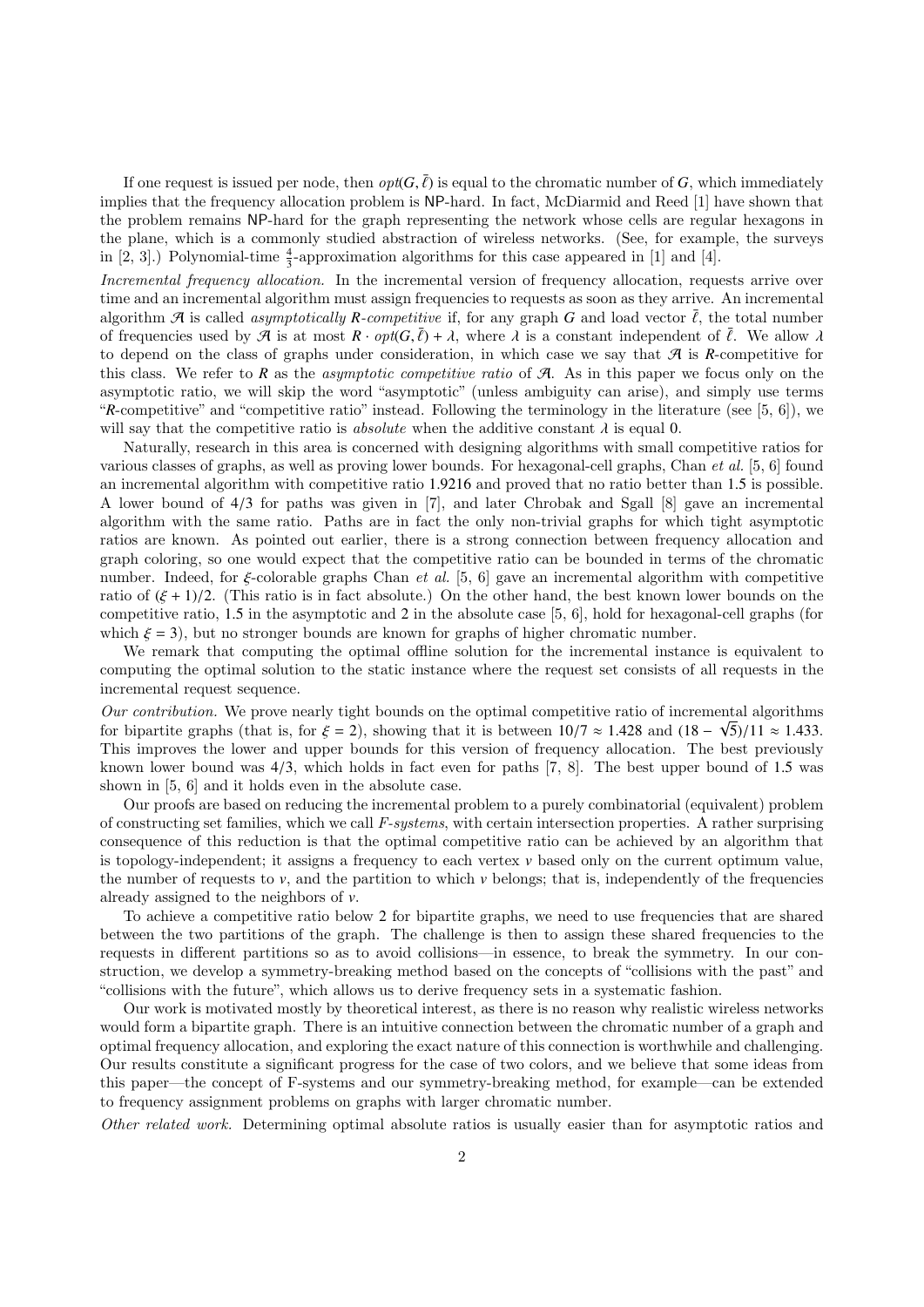it has been accomplished for various classes of graphs, including paths [7], general bipartite graphs [5, 6], hexagonal-cell graphs and general 3-colorable graphs [5, 6]. The asymptotic ratio model, however, is more relevant to practical scenarios where the number of frequencies is typically very large, so the additive constant can be neglected.

In the *dynamic version* of frequency allocation each request has an arrival and departure time. At each time, any two requests that have already arrived but not departed and are in the same or adjacent nodes must be assigned different frequencies. As before, we wish to minimize the total number of used frequencies. As shown by Chrobak and Sgall [8], this dynamic version is NP-hard even for the special case when the input graph is a path.

It is natural to study the online version of this problem, where we introduce the notion of "time" that progresses in discrete steps, and at each time step some requests may arrive and some previously arrived requests may depart. This corresponds to real-life wireless networks where customers enter and leave a network's cells over time, in an unpredictable fashion. An online algorithm needs to assign frequencies to requests as soon as they arrive. The competitive ratio is defined analogously to the incremental case. (The incremental version can be thought of as a special case in which all departure times are infinite.) This model has been well studied in the context of job scheduling, where it is sometimes referred to as time-online. Very little is known about this online dynamic case. Even for paths the optimal ratio is not known; it is only known that it is between  $\frac{14}{9} \approx 1.571$  [8] and  $\frac{5}{3} \approx 1.667$  [7].

## 2. Preliminaries

For concreteness, we will assume that frequencies are identified by positive integers, although it does not really matter. Recall that we use the number of frequencies as the performance measure. In some literature [7, 9, 6], authors used the maximum-numbered frequency instead. It is not hard to show (see [8]) that these two approaches are equivalent<sup>1</sup>.

For a bipartite graph  $G = (A, B, E)$ , it is easy to characterize the optimum value. As observed in [7, 8], in this case the optimum number of frequencies is

$$
opt(G,\bar{\ell}) = \max_{\{u,v\} \in E} {\ell_u + \ell_v}.
$$
 (1)

For completeness, we include a simple proof: Trivially,  $opt(G, \bar{\ell}) \geq \ell_u + \ell_v$  for each edge  $\{u, v\}$ . On the other hand, denoting by  $\omega$  the right-hand side of (1), we can assign frequencies to nodes as follows: for  $u \in A$ , assign to *u* frequencies 1, 2, ...,  $\ell_u$ , and for  $u \in B$  assign to *u* frequencies  $\omega - \ell_u + 1$ ,  $\omega - \ell_u + 2$ , ...,  $\omega$ . This way each vertex  $u$  is assigned  $\ell_u$  frequencies and no two adjacent nodes share the same frequency.

Throughout the paper, we will use the convention that if  $c \in \{A, B\}$ , then *c*' denotes the partition other than *c*, that is  $\{c, c'\} = \{A, B\}.$ 

#### 3. An Example

We now examine a simple example that illustrates why an online algorithm may be forced to use more frequencies than an offline optimum. The graph *G* is a path of length 4, with vertices  $v_1, v_2, v_3, v_4$ , in this order (see Figure 1). Let's say that in the first six steps we issue three requests to  $v_1$  and three requests to *v*4.

If we use 5 or more frequencies then the request sequence can end here, and the ratio will be  $5/3$ , since in the optimal solution the requests on  $v_1$  and on  $v_4$  can be assigned the same frequencies.

The other case is that we use no more than 4 frequencies so far. This implies that  $v_1$  and  $v_4$  share at least 2 frequencies. Suppose that then the request sequence continues with three requests to  $v_2$  and three requests to *v*3. All these six requests must be assigned different frequencies, and these frequencies must also be different from those two shared by  $v_1$  and  $v_4$ . As a result, we are forced to use 8 frequencies in total.

<sup>&</sup>lt;sup>1</sup>The proof in [8], however, involves a transformation of the algorithm that makes it not topology independent.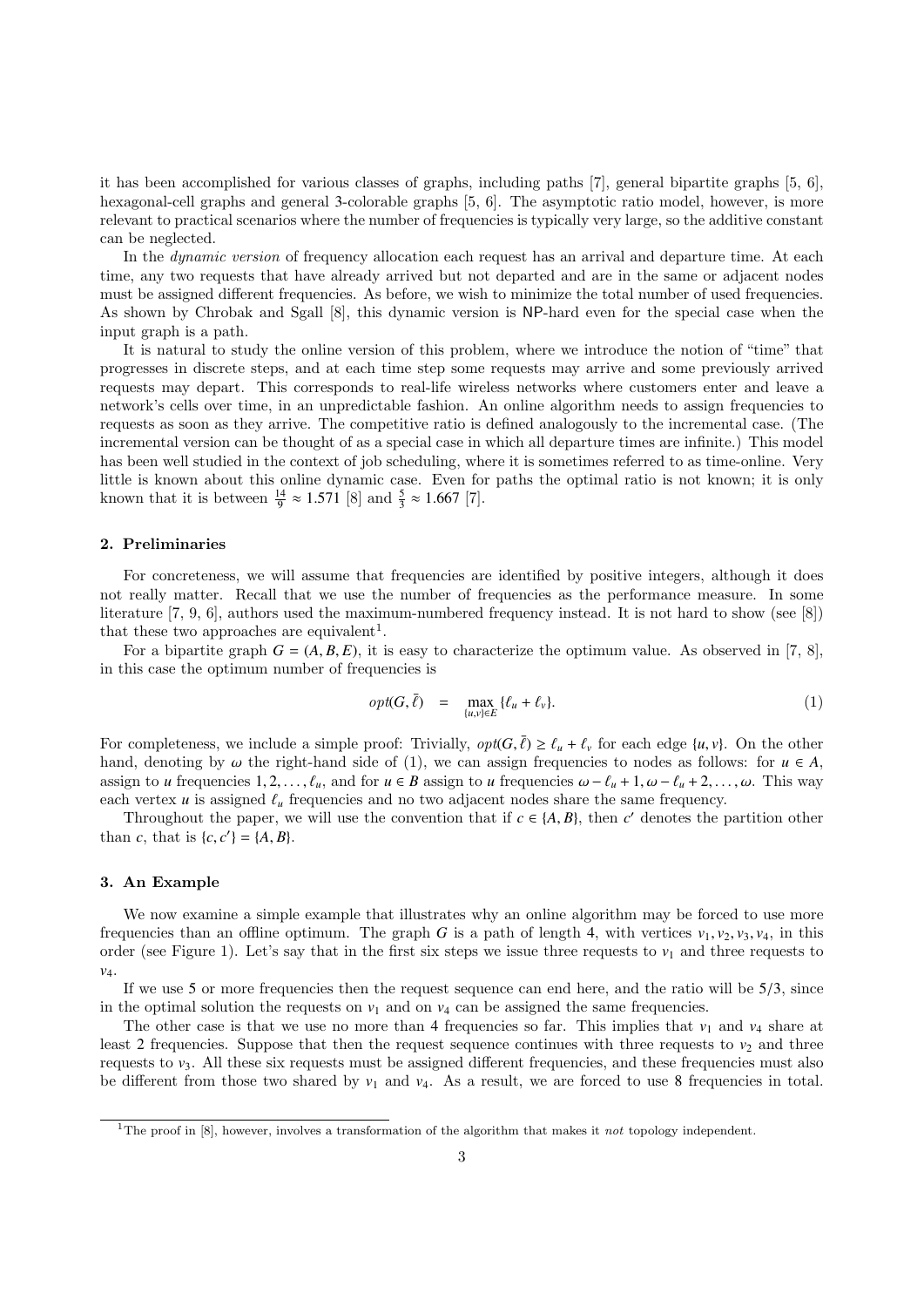

Figure 1: An example of frequency allocation for a path of length 4, after three requests to  $v_1$  and three requests to  $v_2$ . Frequencies 1, 2, 3 are assigned to  $v_1$  and frequencies 1, 3, 4 are assigned to  $v_4$ .

The optimum solution needs only 6 frequencies, three frequencies assigned to  $v_1$  and  $v_3$ , and three other frequencies to  $v_2$  and  $v_4$ . Thus in this case the ratio is  $4/3$ .

The above argument shows that the competitive ratio cannot be better than <sup>4</sup>/3, but it applies only to the absolute competitive ratio, because the optimal solution uses a constant number of frequencies in the above strategy. In fact, this bound can be improved to <sup>1</sup>.<sup>5</sup> if we use only one request per vertex instead of three. If we use *<sup>k</sup>* requests on each vertex instead, for some large *<sup>k</sup>*, this strategy will give a <sup>4</sup>/<sup>3</sup> lower bound on the asymptotic ratio.

## 4. Competitive F-Systems

In this section we show that finding an *R*-competitive incremental algorithm for bipartite graphs can be reduced to an equivalent problem of constructing certain families of sets that we call F-systems.

Suppose that for any  $c \in \{A, B\}$  and any integers *t*, *k* such that  $0 < k \le t$ , we are given a set  $F_{ik}^c$  of positive organ (froguencies). Denote by  $\mathcal{F}_{k-1}$  ( $F_c^c$ ) the femily of these sets. Then  $\mathcal{F}_{k}$  is sal integers (frequencies). Denote by  $\mathcal{F} = \{F_{t,k}^c\}$  the family of those sets. Then  $\mathcal{F}$  is called an *F*-system if

(F1)  $|F_{t,k}^c| \ge k$  for all  $c, t, k$ , and

(F2)  $F_{t,k}^A \cap F_{t',k'}^B = \emptyset$  for all  $k, k', t, t'$  such that  $k + k' \le \max(t, t')$ .

An F-system is called *R*-competitive if for all *t* we have

$$
\left| \bigcup_{\kappa \leq \tau \leq t} (F_{\tau,\kappa}^A \cup F_{\tau,\kappa}^B) \right| \leq R \cdot t + \lambda,
$$
\n(2)

where  $\lambda$  is a constant independent of *t*. The *competitive ratio* of  $\mathcal F$  is the smallest  $R$  for which  $\mathcal F$  is  $R$ competitive.

**Lemma 4.1.** For any  $R \geq 1$ , there is an *R*-competitive incremental algorithm for frequency allocation in bipartite graphs if and only if there is an *R*-competitive F-system.

*Proof.* ( $\Rightarrow$ ) Let A be an *R*-competitive incremental algorithm. To prove this implication, we define a "universal" infinite bipartite graph  $H = (A, B, E)$  and we will issue requests to this graph. For  $c \in \{A, B\}$ , the vertices in *c* have the form  $(t, k)$ <sub>*c*</sub>, where  $k \le t$ . Two vertices  $(t, k)$ <sub>*A*</sub> and  $(t', k')$ <sub>*B*</sub> are connected by an edge if  $k + k' \le \max(t, t')$  $k + k' \leq \max(t, t').$ <br>The requests

The requests are issued in phases numbered  $t = 1, 2, \ldots$ . In phase  $t$ , for each node  $(t, k)$ <sub>c</sub>, we issue  $k$ requests to this node. Let  $F_{i,k}^c$  be the set of frequencies that A assigns to  $(t, k)_c$ . After phase *t*, by the definition of H and by (1) the optimum number of frequencies is t so A uses at most  $Rt + \lambda$  frequencies for definition of *H* and by (1), the optimum number of frequencies is *t*, so *A* uses at most  $Rt + \lambda$  frequencies, for some  $\lambda$ , implying (2) and proving that  $\mathcal{F} = \{F_{t,k}^c\}$  is an *R*-competitive F-system.<br>  $\left(\leftarrow)$  Let  $\mathcal{F}$  be an *R*-competitive E-system. We use  $\mathcal{F}$  to define an increments

 $t \in \mathcal{A}$ , implying (2) and proving that  $t = \begin{bmatrix} t_{i,k} \\ i \end{bmatrix}$  is an *R*-competitive F-system. follows. Let  $G = (A, B, E)$  be the given bipartite graph. Consider one step of the computation in which a new request arrives at a vertex  $u \in c$ , where  $c \in \{A, B\}$ . Denote by *t* the current optimum number of frequencies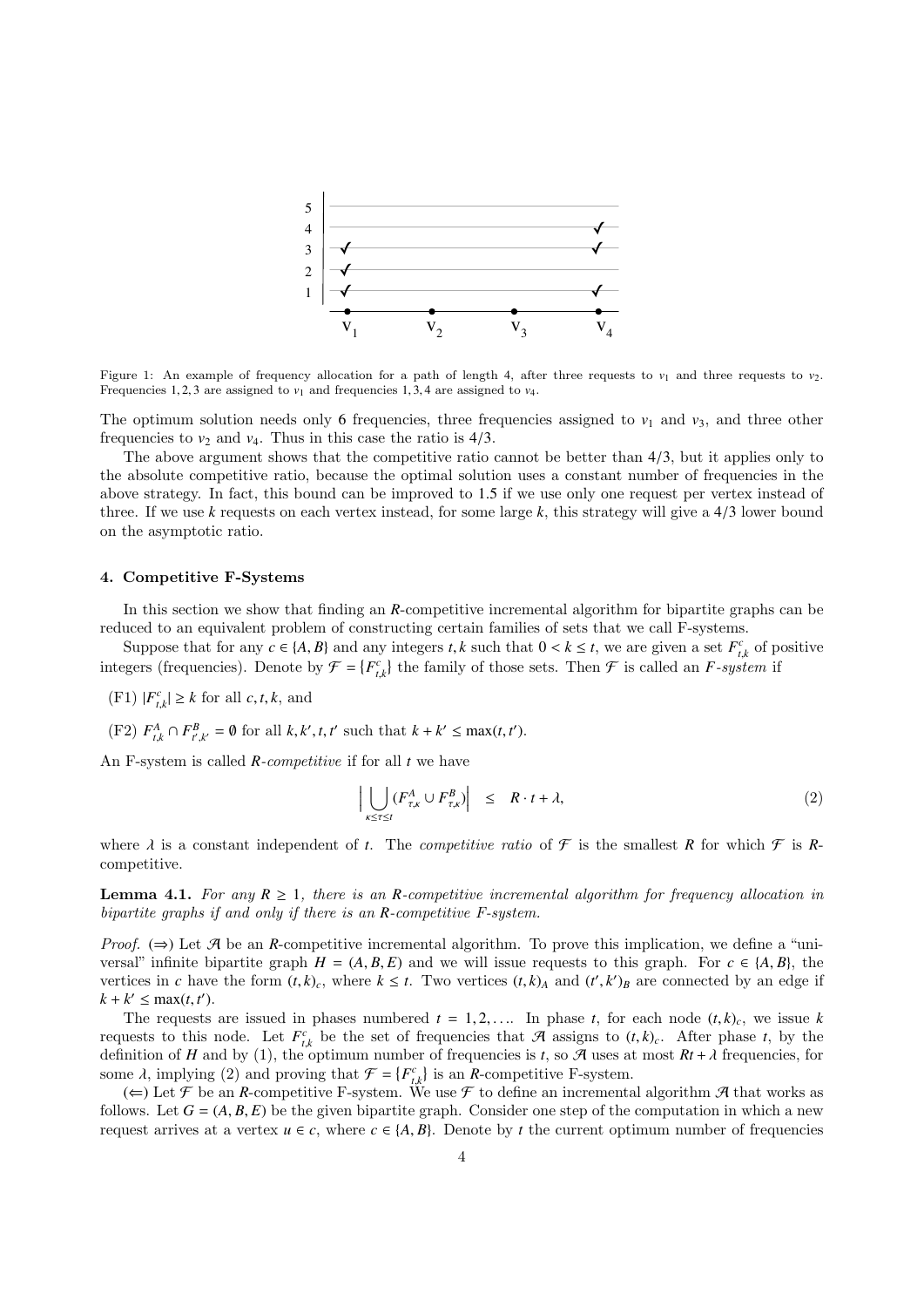

Figure 2: Frequency sets in the <sup>1</sup>.5-competitive algorithm, represented by shaded regions. In this figure, we fix the value of *t* and show the frequency sets for  $k \leq t$ . The horizontal axis represents *k* and the vertical axis represents frequencies.  $F_{t,k}^c$  is represented by a thick line segment on the vertical line corresponding to load *k* represented by a thick line segment on the vertical line corresponding to load *k*.

(including the one assigned to the new request), that is  $t = \max_{\{v,w\} \in E} (\ell_v + \ell_w)$ . Choose any frequency  $f \in F_{\ell,k}^c$ <br>for  $k - \ell$ , that is not yet used on *u* and assign *f* to this request. Such *f* exists, because by pr for  $k = \ell_u$ , that is not yet used on *u* and assign *f* to this request. Such *f* exists, because by property (F1) we have  $|F^c| > k$  and the number of frequencies assigned so far to *u* is  $k - 1$ we have  $|F_{ik}^c| \geq k$  and the number of frequencies assigned so far to *u* is  $k - 1$ .

Trivially, all frequencies assigned by  $\mathcal A$  to one node are different. We claim that adjacent nodes will be assigned different frequencies as well. Consider again a step where a frequency *f* is assigned to a *k*th request to a vertex *u*, when the optimum value is *t*, as described above. So  $k = \ell_u$ . Without loss of generality, assume *u* ∈ *A*. For an edge {*u*, *v*} ∈ *E*, let  $k' = \ell_v$  be the current load at *v*. If *g* is a frequency assigned by  $\mathcal{A}$  to *v*, then by the definition of  $\mathcal{A}$  we have  $g \in F^B$  for some  $t' \le t$  and  $k'' \le \min(t', k')$ . then, by the definition of A, we have  $g \in F_{t,k}^B$  for some  $t' \le t$  and  $k'' \le \min(t',k')$ . Thus  $k + k'' \le k + k' \le t$ ,<br>by the definition of t. Using (E3), we now get that  $F_A^A \cap F_B^B = 0$  and therefore f t.e. by the definition of *t*. Using (F2), we now get that  $F_{t,k}^A \cap F_{t',k''}^B = \emptyset$ , and therefore  $f \neq g$ .<br>Finally when the optimum is *t* then any frequency used by  $\mathcal{A}$  is from some set

Finally, when the optimum is *t*, then any frequency used by  $\mathcal A$  is from some set  $F_{\tau,\kappa}^c$  for  $\kappa \leq \tau \leq t$ . Therefore  $\mathcal A$  is *R*-competitive, by the property (2) of  $\mathcal F$ .

## 5. An Upper Bound

We now design an  $R_0$ -competitive incremental algorithm, for  $R_0 = (18 -$ √ 5)/11 ≈ 1.433. Using Lemma 4.1, it is sufficient to construct an  $R_0$ -competitive F-system.

Intuitions. Our construction below may appear rather mysterious, so we begin by gradually introducing its main ideas. We will distinguish between two types of frequencies: private and shared. A-private frequencies will be used only in sets  $F_{t,k}^A$ , B-private frequencies will be used only in sets  $F_{t,k}^B$ , while shared frequencies<br>can be used in some sets from both partitions A and B  $\sum_{t,k}$  b private requencies with set  $\sum_{t,k}$ , *b* private requencies with can be used in some sets from both partitions *A* and *B*.

The competitive ratio of 2 can be easily achieved using only private frequencies. For each  $c \in \{A, B\}$ , let  $P^c$  be an infinite pool of *c*-private frequencies, with  $P^A$  and  $P^B$  disjoint. We simply let  $F^c_{ik}$  consist of the first *k* frequencies from  $P^c$ . Conditions (F1) and (F2) are trivially true. For any given *t*, the set on the left-hand side of (2) contains 2*t* frequencies, so (2) holds for  $R = 2$ , with  $\lambda = 0$ .

To improve the ratio to 1.5, we introduce an infinite pool *S* (disjoint with  $P^A \cup P^B$ ) of shared frequencies.<br>avoid violations of (E2), we need to use these frequencies indiciously. Boughly, each  $F^c$ , will contain th To avoid violations of (F2), we need to use these frequencies judiciously. Roughly, each  $F_{t,k}^c$  will contain the<br>first  $t/2$  c-private frequencies, and if  $k > t/2$  then it will also contain  $k - t/2$  last shared frequenci first *<sup>t</sup>*/<sup>2</sup> *<sup>c</sup>*-private frequencies, and if *<sup>k</sup>* > *<sup>t</sup>*/<sup>2</sup> then it will also contain *<sup>k</sup>* <sup>−</sup>*t*/<sup>2</sup> last shared frequencies numbered at most  $t/2$ , namely those from  $t/2 - (k - t/2) + 1 = t - k + 1$  to  $t/2$ . (See Figure 2.) It is easy to verify that both (F1) and (2) are satisfied with  $R = 1.5$ . The intuition behind (F2) is this:  $F_{r,k}^B$  uses shared frequencies<br>only when  $k' \le t'/2$ . By symmetry, we can assume that  $t' \le t$ . Then we have  $k' \le t - k$  which implies that only when  $k' > t'/2$ . By symmetry, we can assume that  $t' \le t$ . Then we have  $k' \le t - k$ , which implies that  $t'/2 \le t - k$  so all shared frequencies in  $F^B$  are smaller than those in  $F^A$ *t*<sup>*t*</sup> /2 ≤ *t* − *k*, so all shared frequencies in  $F_{t,k}^B$ , are smaller than those in  $F_{t,k}^A$ .<br>To make the above idea more precise for any real number  $x > 0$  let

To make the above idea more precise, for any real number  $x \geq 0$  let

$$
S_x = \text{the first } [x] \text{ frequencies in } S ,
$$
  

$$
P_x^c = \text{the first } [x] \text{ frequencies in } P^c, \text{ for } c \in \{A, B\}.
$$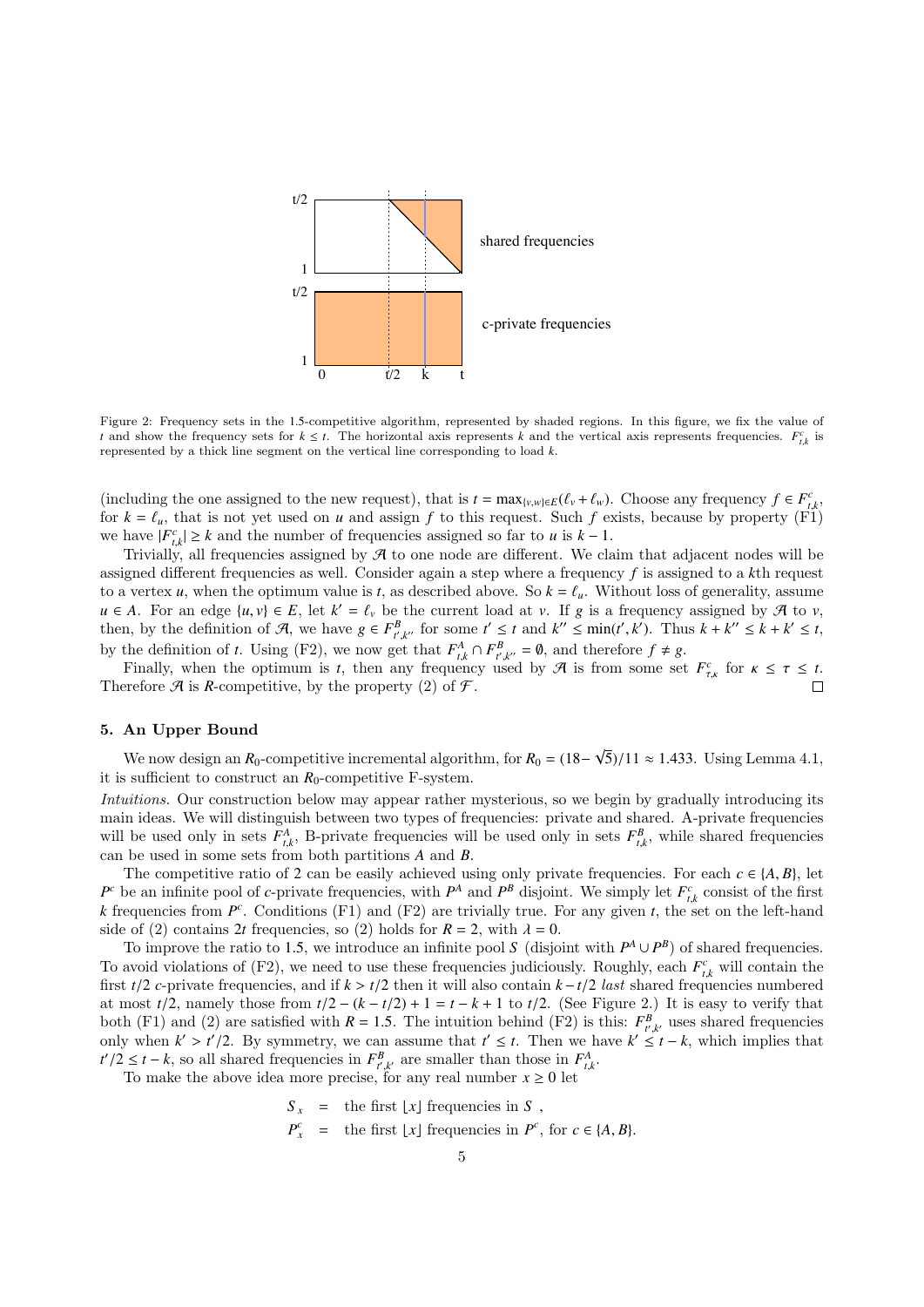

Figure 3: Frequency sets in the *R*<sub>0</sub>-competitive algorithm. We show only the shared frequencies, represented as in Figure 2.

We now let  $\mathcal{F} = \{F_{t,k}^c\}$ , where for  $c \in \{A, B\}$  and  $k \le t$  we have

$$
F_{t,k}^c = P_{t/2+1}^c \cup (S_{t/2} \setminus S_{t-k}).
$$

We claim that  $\mathcal{F}$  is a 1.5-competitive F-system. We verify (F1) first. If  $k \le t/2$ , then  $|F_{t,k}^c| \ge |P_{t/2+1}^c| \ge k$ . If  $k > t/2$  then  $t - k \le t/2$  so  $S_{t,k} \subseteq S_{t/2}$  and thus  $|F_{t-1}^c| > |t/2+1| + (|t/2|-|t-k|) - |t-k| \ge t/2|$  $k > t/2$ , then  $t - k \le t/2$ , so  $S_{t-k} \subseteq S_{t/2}$  and thus  $|F_{t,k}^c| \ge \lfloor t/2 + 1 \rfloor + (\lfloor t/2 \rfloor - \lfloor t - k \rfloor) = k + 2\lfloor t/2 \rfloor + 1 - t \ge k$ . So  $(F1)$  holds (F1) holds.

To verify (F2), pick any two pairs  $k \leq t$  and  $k' \leq t'$  with  $k + k' \leq \max(t, t')$ . Without loss of generality, To verify (F2), pick any two pairs  $k \le t$  and  $k' \le t'$  with  $k + k' \le \max(t, t')$ . Without loss of generality,<br>assume  $t' \le t$ . If  $k' \le t'/2$ , then  $t' - k' \ge t'/2$ , so  $F_{t',k'}^B \subseteq P^B$ , and (F2) is trivial. If  $k' > t'/2$ , then  $t'/2 \le k' \$ so  $F_{t,k}^B \subseteq P^B \cup S_{t'2} \subseteq P^B \cup S_{t-k}$ , which implies (F2) as well.

Finally, for  $c \in \{A, B\}$  and  $\kappa \le \tau \le t$ , we have  $F_{\tau,\kappa}^c \subseteq P_{t/2+1}^A \cup P_{t/2+1}^B \cup S_{t/2}$ , so (2) holds with  $R = 1.5$  and <br> 2 implying that  $\mathcal F$  is 1.5-competitive  $\lambda = 2$ , implying that  $\mathcal F$  is 1.5-competitive.

More intuition. It is useful to think of our constructions, informally, in terms of collisions. We designate some shared frequencies as forbidden in  $F_{t,k}^c$ , because they might be used in some sets  $F_{t}^c$ .<br>Depending on whether  $t' < t$  or  $t' > t$ , we refer to those forbidden frequencies as "coll  $t_{t,k'}^{c'}$  with  $k + k' \leq \max(t, t')$ .<br>Usions with the past" and Depending on whether  $t' \leq t$  or  $t' > t$ , we refer to those forbidden frequencies as "collisions with the past" and "collisions with the future" respectively. Figure 2 illustrates this idea for our last construction. For "collisions with the future", respectively. Figure 2 illustrates this idea for our last construction. For  $t' \leq t$  and  $k' > t'/2$ , each  $F_{t'}^{c'}$ <br>here ) Thus all sh  $t'$ , uses shared frequencies numbered at most  $t'/2 \le k' \le t - k$ . (We ignore additive constants<br>shared frequencies that collide with the past are in the region below the line  $f = t - k$ , which here.) Thus all shared frequencies that collide with the past are in the region below the line  $f = t - k$ , which complements the shaded region assigned to  $F_{\mu}^c$ . *t*,*k*

An  $R_0$ -competitive F-system. To achieve a ratio below 1.5 we need to use shared frequencies even when  $k < t/2$  For such k near  $t/2$  sets  $F^A$  and  $F^B$  will conflict and each will contain shared frequencies so  $k < t/2$ . For such k near  $t/2$ , sets  $F_{t,k}^A$  and  $F_{t,k}^B$  will conflict and each will contain shared frequencies, so, unlike before, we need to assign their shared frequencies in a different order—in other words, we ne break symmetry. To achieve this, we introduce A-shared and B-shared frequencies. In sets  $F_{\mu}^c$ , for fixed *t*,*k* is a finally *k*, we first use *c*-private frequencies, then, starting at  $k = t/\phi^2 \approx 0.382t$  we also use *c*-shared frequencies, then starting at  $k - t/2$  we add symmetric-shared frequencies, and finally when *k c*-shared frequencies, then, starting at  $k = t/2$  we add symmetric-shared frequencies, and finally, when  $k$ reaches  $t/\phi \approx 0.618t$  we "borrow" *c*'-shared frequencies to include in this set. (See Figure 3.) We remark that symmetric-shared frequencies are still needed to reduce the ratio to  $R_0 \approx 1.433$ ; with only private and *c*-shared frequencies we could only achieve ratio  $\approx 1.447$ .

Now, once the symmetry is broken, we can assign frequencies to  $F_{t,k}^c$  more efficiently. The key to this is to consider "collisions with the future", with sets  $F_{r}^{c'}$  $t'_{t',k'}$  for  $t' > t$ .

Let's take one more look at the construction for ratio 1.5. For  $t' > t$ ,  $F_{t,k}^c$  conflicts with  $F_{t'}^{c'}$  $t^r$ <sub>t',k'</sub> only if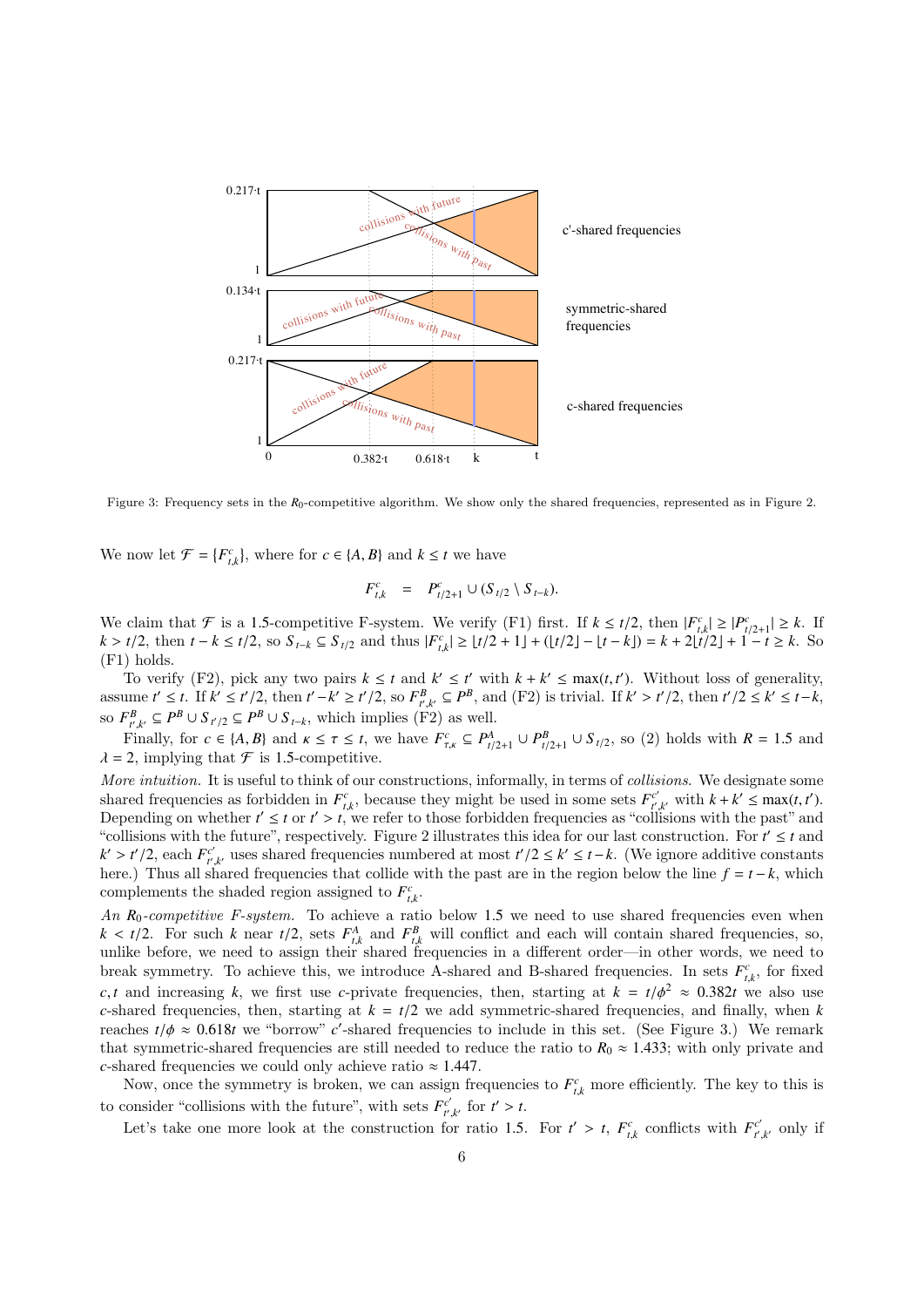$k + k' \leq t'$ . The shared frequencies in this  $F_{t'}^{c'}$ *t*'<sub>*t*</sub>'<sub>*k*</sub></sub> are numbered at least *t*' − *k*' ≥ *k*, while  $F_{t,k}^c$  uses shared frequencies only when  $k \ge t/2$ . So the frequencies representing collisions with the future for  $F_{t,k}^c$  are outside the range 1  $t/2$  of shared frequencies that can be used in  $F_c^c$ . (They are above the upper rectangle the range 1,..., *t*/2 of shared frequencies that can be used in  $F_{t,k}^c$ . (They are above the upper rectangle in Figure 2). In this sense, this construction does not use collisions with the future Figure 2.) In this sense, this construction does not use collisions with the future.

Suppose that now we do include some collisions with the future in the range of shared frequencies. The crucial observation is this: if a frequency was used already in  $F_{t',k}^c$  for some  $t'' < t$ , then using it in  $F_{t,k}^c$ <br>cannot create any new collisions in the future. If the shared frequency sets for all t are represented cannot create any new collisions in the future. If the shared frequency sets for all *t* are represented by the same shape, this means that for every  $\gamma$ , either all points on the line  $f = \gamma k$  create collisions in the future or none do. Thus the natural choice is to avoid frequencies in the the half-plane above the line  $f = \gamma k$ , for an appropriate γ. These collisions with the future, for a given  $F_{k}^c$ , are collisions with the past for  $F_{k}^c$ <br>  $f' \geq f$  and  $k' \leq f' = k$ . So, in the opposite partition, these collisions are represented by the half-pl  $t' > t$  and  $k' \le t' - k$ . So, in the opposite partition, these collisions are represented by the half-plane below<br>
the line  $f - \gamma(t' - k')$  (using the same  $\gamma$ ). The optimization of the parameters for all three types of shared  $\boldsymbol{f}^{\prime\prime}_{t^{\prime},k^{\prime}}$  with the line  $f = \gamma(t' - k')$  (using the same  $\gamma$ ). The optimization of the parameters for all three types of shared frequencies leads to our new algorithm frequencies leads to our new algorithm.

The pools of *c*-shared and symmetric-shared frequencies are denoted *S <sup>c</sup>* and *Q*, respectively. As before, for any real  $x \geq 0$  we define

$$
S_x^c = \text{the first } \lfloor x \rfloor \text{ frequencies in } S^c, \text{ for } c \in \{A, B\},
$$
  

$$
Q_x = \text{the first } \lfloor x \rfloor \text{ frequencies in } Q.
$$

Let  $\phi = ($ √  $(5 + 1)/2$  be the golden ratio. We have  $R_0 = (\phi + 5)/(\phi + 3)$ . Our construction uses three other constants

$$
\alpha = \frac{2}{\phi + 3} \approx 0.433
$$
,  $\beta = \frac{1}{\phi + 3} \approx 0.217$ , and  $\rho = \frac{\phi - 1}{\phi + 3} \approx 0.134$ .

We have the following useful identities:  $\alpha = R_0 - 1$ ,  $\beta = \alpha/2$ ,  $\rho = \beta/\phi$ , and  $2\alpha + 2\beta + \rho = R_0$ .

We define  $\mathcal{F} = \{F_{t,k}^c\}$ , where for any  $t \ge k \ge 0$  we let

$$
F_{t,k}^c = P_{\alpha t+4}^c \cup (S_{\beta \min(t,\phi k)}^c \setminus S_{\beta(t-k)}^c) \cup (S_{\beta k}^{c'} \setminus S_{\phi\beta(t-k)}^{c'})
$$
  

$$
\cup (Q_{\rho \min(t,\phi k)} \setminus Q_{\phi\rho(t-k)}).
$$
 (3)

We now show that  $\mathcal{F}$  is an  $R_0$ -competitive F-system. We start with (2). For  $\kappa \leq \tau \leq t$  and  $c \in \{A, B\}$  we have

$$
F_{\tau,\kappa}^c \subseteq P_{\alpha\tau+4}^c \cup S_{\beta\tau}^c \cup S_{\beta\kappa}^c \cup Q_{\rho\tau} \subseteq P_{\alpha t+4}^c \cup S_{\beta t}^c \cup S_{\beta t}^c \cup Q_{\rho t}
$$
  

$$
\subseteq P_{\alpha t+4}^A \cup P_{\alpha t+4}^B \cup S_{\beta t}^A \cup S_{\beta t}^B \cup Q_{\rho t}.
$$

This last set has cardinality at most  $(2\alpha + 2\beta + \rho)t + 8 = R_0t + 8$ , so (2) holds.

Next, we show (F2). By symmetry, we can assume that  $t' \leq t$  in (F2), so  $k' \leq t - k$ . Then

$$
F_{t',k'}^B \subseteq P^B \cup S_{\phi\beta k'}^B \cup S_{\beta k'}^A \cup Q_{\phi\rho k'} \subseteq P^B \cup S_{\phi\beta(t-k)}^B \cup S_{\beta(t-k)}^A \cup Q_{\phi\rho(t-k)},
$$

and this set is disjoint with  $F_{t,k}^A$  by (3). Thus  $F_{t,k}^A \cap F_{t,k'}^B = \emptyset$ , as needed.<br>Finally we prove (F1), namely that  $|F^c| > k$ . We distinguish two ca

Finally, we prove (F1), namely that  $|F_{t,k}^c| \geq k$ . We distinguish two cases.

<u>Case 1</u>:  $k > t/\phi$ . This implies that  $min(t, \phi k) = t$ , so in (3) we have  $S_{\beta \cdot min(t, \phi k)}^c = S_{\beta t}^c$  and  $Q_{\rho \cdot min(t, \phi k)} = Q_{\rho t}$ . Thus

$$
\begin{aligned} |F_{t,k}^c| &\geq \left[ \alpha t + 3 \right] + \left[ \beta t - \beta (t - k) - 1 \right] + \left[ \beta k - \phi \beta (t - k) - 1 \right] + \left[ \rho t - \phi \rho (t - k) - 1 \right] \\ &= \left( \alpha - \phi \beta - (\phi - 1)\rho \right) t + (2\beta + \phi \beta + \phi \rho) k = k, \end{aligned}
$$

using the substitutions  $\alpha = 2\beta$  and  $\rho = \beta/\phi$ . Note that this case is asymptotically tight as the algorithm uses all three types of shared frequencies (and the corresponding terms are non-negative).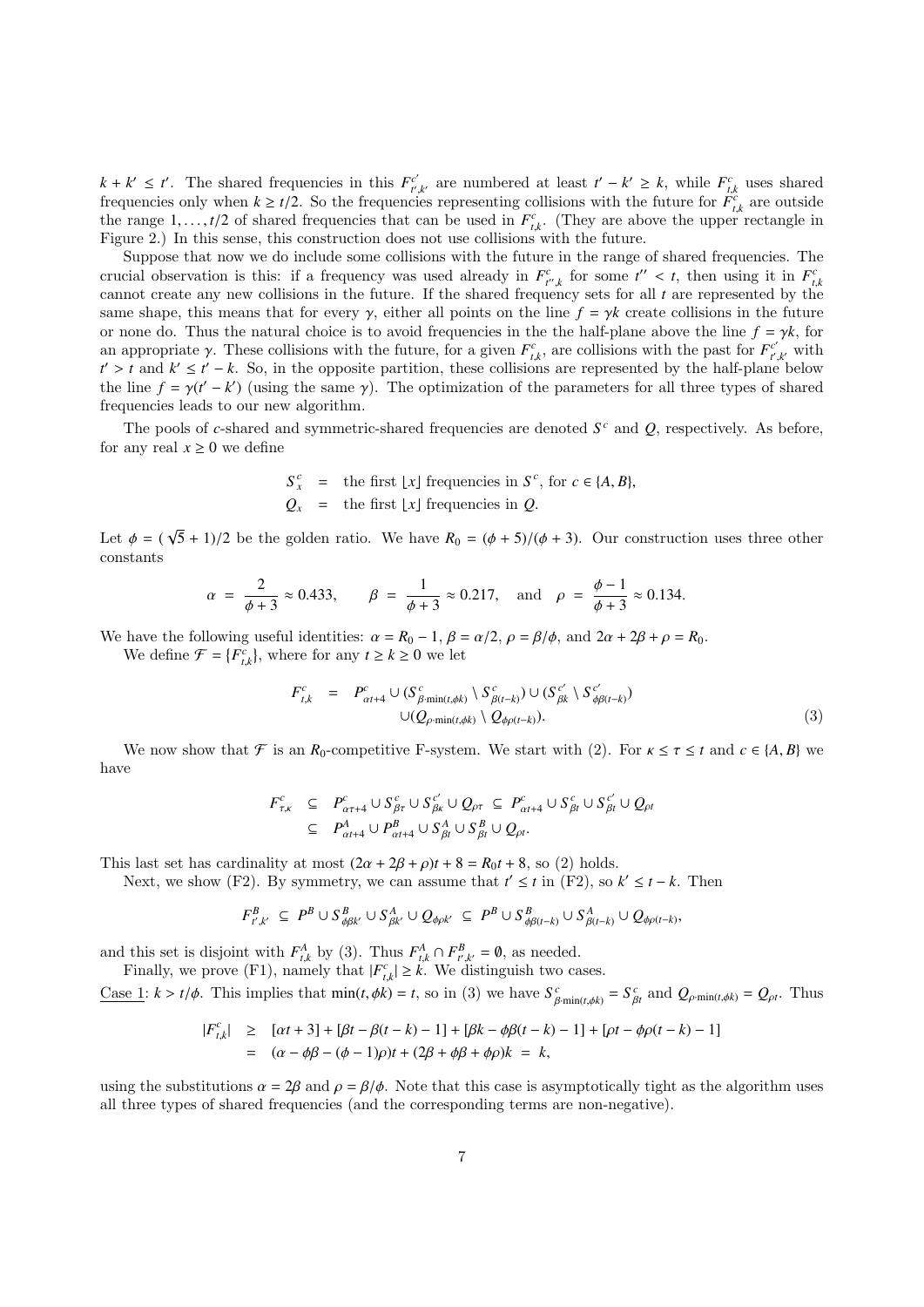$\frac{\text{Case 2: }}{S}$   $k \leq t/\phi$ . The case condition implies that  $\phi k \leq t$ , so  $S^c_{\beta \min(t,\phi k)} = S^c_{\phi \beta k}$ ,  $Q_{\rho \min(t,\phi k)} = Q_{\phi \rho k}$ , and  $S_{\ \beta i}^{\ c'}$  $\mathcal{S}_{\beta k}^{c'} \setminus \mathcal{S}_{\phi\beta(t-k)}^{c'} = \emptyset$ . Therefore

$$
\begin{array}{rcl}\n|F_{t,k}^c| & \geq & [\alpha t + 3] + [\phi \beta k - \beta(t - k) - 1] + [\phi \rho k - \phi \rho(t - k) - 1] \\
& = & (\alpha - \beta - \phi \rho)t + ((\phi + 1)\beta + 2\phi \rho)k + 1 = k + 1,\n\end{array}
$$

using  $\alpha = 2\beta$  and  $\rho = \beta/\phi$  again. Note that this case is (asymptotically) tight only for  $k > t/2$  when *c*shared and symmetric-shared frequencies are used. For  $k \leq t/2$ , the term corresponding to symmetric-shared frequencies is negative.

Summarizing, we conclude that  $\mathcal F$  is indeed an  $R_0$ -competitive F-system. Therefore, using Lemma 4.1, we get our upper bound:

**Theorem 5.1.** There is an  $R_0$ -competitive incremental algorithm for frequency allocation on bipartite graphs, where  $R_0 = (18 - \sqrt{5})/11 \approx 1.433$ .

#### 6. A Lower Bound

In this section we show that if  $R < 10/7$ , then there is no *R*-competitive incremental algorithm for frequency allocation in bipartite graphs. By Lemma 4.1, it is sufficient to show that there is no *R*-competitive F-system.

The general intuition behind the proof is that we try to reason about the sets  $Z_t = F_{t, \gamma t}^A \cap F_{t, \gamma t}^B$  for a cable constant  $\gamma$ . These sets should correspond to the symmetric shared frequencies from our algorithm suitable constant  $\gamma$ . These sets should correspond to the symmetric-shared frequencies from our algorithm, for  $\gamma$  such that no *c*'-shared frequencies are used in the *c*-partition. If  $Z_t$  is too small, then both partitions use mostly different frequencies and this vields a lower bound on the competitive ratio. If  $Z$  is to use mostly different frequencies and this yields a lower bound on the competitive ratio. If  $Z_t$  is too large, then for a larger  $t$  and suitable  $k$ , the frequencies cannot be used for either partition, and hopefully this allows to improve the lower bound. We are not able to do exactly this. Instead, for a variant of  $Z_t$ , we show a recurrence essentially saying that if the set is too large, then for some larger *t*, it must be proportionally even larger, leading to a contradiction.

We now proceed with the proof. For  $c \in \{A, B\}$ , let  $F_t^c = \bigcup_{k \leq \tau \leq t} F_{\tau,k}^c$ . Towards contradiction, suppose t an E-system  $\mathcal{F}$  is **R**-connectitive for some  $R < 10/7$ . Then  $\mathcal{F}$  satisfies the definition of that an F-system  $\mathcal F$  is *R*-competitive for some  $R < 10/7$ . Then  $\mathcal F$  satisfies the definition of competitiveness (2) for some positive integer *A* that is  $[F^A + F^B] < Bt + \lambda$ . Choose a sufficiently large integer *A* fo (2) for some positive integer  $\lambda$ , that is  $|F_t^A \cup F_t^B| \leq Rt + \lambda$ . Choose a sufficiently large integer  $\theta$  for which  $R > 10/7 - 1/\theta$  $R < 10/7 - 1/\theta$ .

We first identify shared frequencies in  $\mathcal{F}$ . The set of *level-t shared* frequencies is defined as  $S_t = F_t^A \cap F_t^B$ .

Lemma 6.1. For any *t*, we have  $|S_t| \ge (2 - R)t - \lambda$ .

*Proof.* This is quite straightforward. By (F1) we have  $|F_t^c| \ge t$  for each c, so  $|S_t| = |F_t^A| + |F_t^B| - |F_t^A \cup F_t^B| \ge$  $2t - (Rt + \lambda) = (2 - R)t - \lambda$ .

Now, let  $S_{2t,t} = S_{2t} \cap (F_{2t,t}^A \cup F_{2t,t}^B)$  be the level-2t shared frequencies that are used in  $F_{2t,t}^A$  or  $F_{2t,t}^B$ . Each such frequency can only be in one of these sets because  $F_{2t,t}^A \cap F_{2t,t}^B = \emptyset$ .

**Lemma 6.2.** For any *t*, we have  $|S_{2t,t}|$  ≥ (6 − 4*R*)*t* − 2*λ*.

*Proof.* By definition,  $F_{2t,t}^A \cup F_{2t,t}^B \cup S_{2t} \subseteq F_{2t}^A \cup F_{2t}^B$ , and thus (2) implies

$$
2Rt + \lambda \ge |F_{2t,t}^{A} \cup F_{2t,t}^{B} \cup S_{2t}|
$$
  
= |F\_{2t,t}^{A} \cup F\_{2t,t}^{B}| + |S\_{2t}| - |(F\_{2t,t}^{A} \cup F\_{2t,t}^{B}) \cap S\_{2t}|  
= |F\_{2t,t}^{A}| + |F\_{2t,t}^{B}| + |S\_{2t}| - |S\_{2t,t}| ,

where the equations follow from the inclusion-exclusion principle, disjointness of  $F_{2t,t}^A$  and  $F_{2t,t}^B$ , and the definition of  $S_{2t,t}$ . Transforming this inequality we get definition of  $S_{2t,t}$ . Transforming this inequality, we get

$$
|S_{2t,t}| \geq |F_{2t,t}^A| + |F_{2t,t}^B| + |S_{2t}| - (2Rt + \lambda) \geq (6 - 4R)t - 2\lambda,
$$

8

as claimed, by property (F1) and Lemma 6.1.

 $\Box$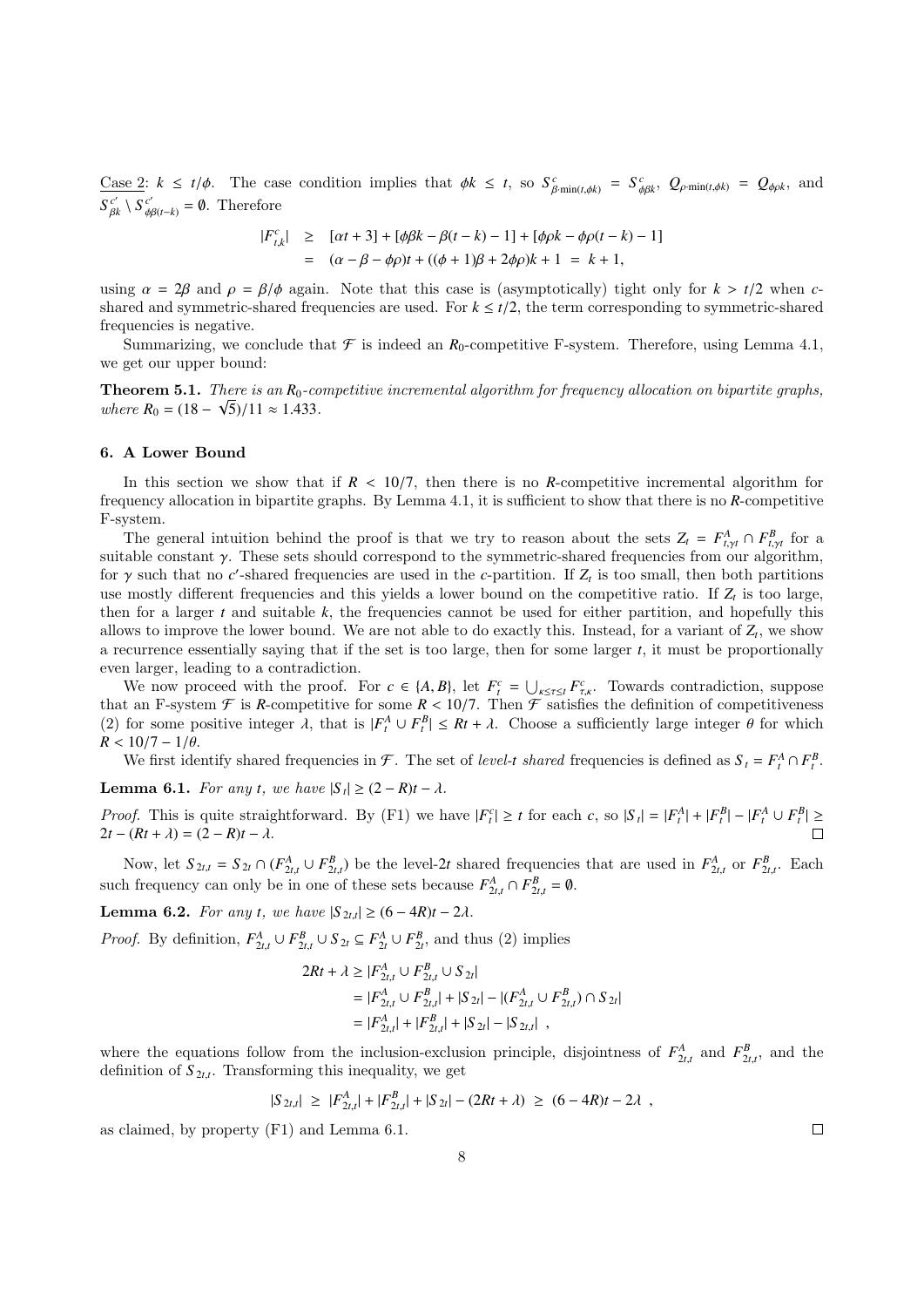

Figure 4: Illustration of Lemma 6.3.

For any even *t* define  $Z_{3t/2,t} = F_{3t/2,t}^A \cap F_{3t/2,t}^B$ . In the rest of the lower-bound proof we will set up a recurrence relation for the cardinality of sets  $S_t \cup Z_{3t/2,t}$ . The next step is the following lemma.

Lemma 6.3. For any even *t*, we have  $|S_{2t} \setminus Z_{3t,2t}| \geq |S_t \cup Z_{3t/2,t}| + |S_{2t,t}|$ .

*Proof.* From the definition, the sets  $S_t \cup Z_{3t/2,t}$  and  $S_{2t,t}$  are disjoint and contained in  $S_{2t} - Z_{3t,2t}$  (see Figure 4.)<br>This immediately implies the lemma. This immediately implies the lemma.

**Lemma 6.4.** For any even *t*, we have  $|Z_{3t,2t}| \ge |S_t \cup Z_{3t/2,t}| - (3R - 4)t - \lambda$ .

*Proof.* As  $F_{3t,2t}^A \cup F_{3t,2t}^B \cup S_t \cup Z_{3t/2,t} \subseteq F_{3t}^A \cup F_{3t}^B$ , inequality (2) implies

$$
3Rt + \lambda \ge |F_{3t,2t}^A \cup F_{3t,2t}^B \cup S_t \cup Z_{3t/2,t}|
$$
  
\n= |F\_{3t,2t}^A \cup F\_{3t,2t}^B| + |S\_t \cup Z\_{3t/2,t}|  
\n= |F\_{3t,2t}^A| + |F\_{3t,2t}^B| - |F\_{3t,2t}^A \cap F\_{3t,2t}^B| + |S\_t \cup Z\_{3t/2,t}|  
\n= |F\_{3t,2t}^A| + |F\_{3t,2t}^B| - |Z\_{3t,2t}| + |S\_t \cup Z\_{3t/2,t}|,

where the identities follow from the inclusion-exclusion principle, the fact that  $F_{3t,2t}^A \cup F_{3t,2t}^B$  and  $S_t \cup Z_{3t/2,t}$ <br>are disjoint, and the definition of  $Z_{3t,2t}$ . Transforming this inequality, we get are disjoint, and the definition of  $Z_{3t,2t}$ . Transforming this inequality, we get

$$
|Z_{3t,2t}| \ge |F_{3t,2t}^A| + |F_{3t,2t}^B| + |S_t \cup Z_{3t/2,t}| - (3Rt + \lambda)
$$
  
\n
$$
\ge |S_t \cup Z_{3t/2,t}| - (3R - 4)t - \lambda ,
$$

as claimed, by property (F1).

We are now ready to derive our recurrence. By adding the inequalities in Lemma 6.3 and Lemma 6.4, taking into account that  $|S_{2t} \setminus Z_{3t,2t}| + |Z_{3t,2t}| = |S_{2t} \cup Z_{3t,2t}|$ , and then applying Lemma 6.2, for any even *t* we get

$$
|S_{2t} \cup Z_{3t,2t}| \geq 2 \cdot |S_t \cup Z_{3t/2,t}| + |S_{2t,t}| - (3R - 4)t - \lambda
$$
  
\n
$$
\geq 2 \cdot |S_t \cup Z_{3t/2,t}| + (10 - 7R)t - 3\lambda.
$$
 (4)

For  $i = 0, 1, ..., \theta$ , define  $t_i = 6\theta \lambda 2^i$  and  $\gamma_i = |S_{t_i} \cup Z_{3t_i/2,t_i}|/t_i$ . (Note that each  $t_i$  is even.) Since  $S_{t_i} \cup Z_{3t_i/2,t_i} \subseteq S_{2t_i}$ , we have that  $\gamma_i \leq |S_{2t_i}|/t_i \leq 2R + 1/(6\theta) < 3$ . Dividing recurrence (4) with  $t = t_i$  by  $t_{i+1} = 2t_i$ , we obtain

$$
\gamma_{i+1} \geq \gamma_i + 5 - 7R/2 - 3\lambda/(2t_i) \geq \gamma_i + 7/(2\theta) - 1/(4\theta) \geq \gamma_i + 3/\theta,
$$

for  $i = 0, 1, \ldots, \theta-1$ . But then we have  $\gamma_{\theta} \geq \gamma_0 + 3 \geq 3$ , which contradicts our earlier bound  $\gamma_i < 3$ , completing the proof. Thus we have proved the following.